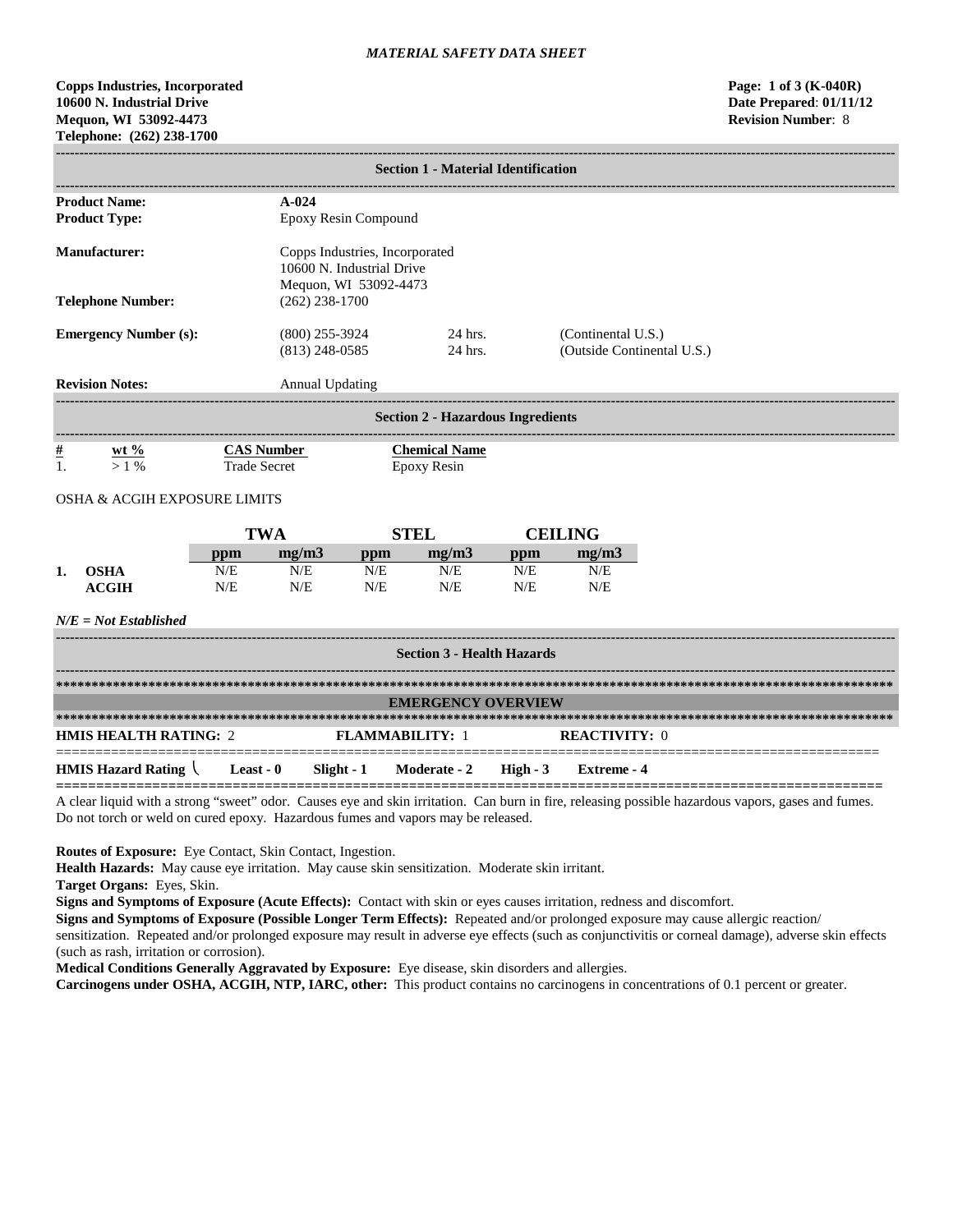| <b>Copps Industries, Incorporated</b> |  |  |  |  |  |
|---------------------------------------|--|--|--|--|--|
| Mequon, WI 53092-4473                 |  |  |  |  |  |
| Telephone: (262) 238-1700             |  |  |  |  |  |

### **------------------------------------------------------------------------------------------------------------------------------------------------------------------------------------ Section 4 - First Aid**

**------------------------------------------------------------------------------------------------------------------------------------------------------------------------------------ Eye Contact:** Hold eyelids apart and immediately flush eyes with plenty of water for at least 15 minutes. Seek medical attention.

**Skin Contact:** Remove contaminated clothing/shoes and wipe excess from skin. Flush skin with water. Follow by washing with soap and water. If irritation occurs, seek medical attention. If contact with hot product occurs, immediately flush with cool water for 15 minutes. Carefully remove clothing; if clothing is stuck to a burn area do not pull it off, but cut around it. Cover burn area with a clean material. Get medical attention immediately.

**Inhalation:** Remove victim to fresh air and provide oxygen. If breathing is difficult, seek medical attention.

**Ingestion:** If swallowed, call physician immediately. Induce vomiting only as directed by medical personnel. Never give anything by mouth to an unconscious person. Get medical attention immediately.

#### **------------------------------------------------------------------------------------------------------------------------------------------------------------------------------------ Section 5 - Fire and Explosion Data**

**------------------------------------------------------------------------------------------------------------------------------------------------------------------------------------ Flash Point (closed cup):**  $> 200 \text{ }^{\circ}\text{F}$  **Upper Explosion Limit (UEL):** No data

**Auto Ignition Temperature:** No data **Lower Explosion Limit (LEL):** No data

**Fire Hazard Classification (OSHA/NFPA):** This product is not considered flammable nor combustible, but will burn if involved in a fire. **Extinguishing Media:** Foam, Carbon Dioxide (CO2), or dry chemical.

**Special Fire Fighting Procedures:** Keep personnel removed from area and upwind of fire. Wear full fire-fighting turn-out gear (full bunker gear) and respiratory protection (SCBA). Cool fire exposed containers with water spray.

**Unusual Fire and Explosion Hazards:** Hazardous combustion products may be present. Combustion may form aldehydes, nitrous oxides, carbon monoxide (CO), and carbon dioxide (CO2).

**------------------------------------------------------------------------------------------------------------------------------------------------------------------------------------ Section 6 - Accidental Release Measures**

**------------------------------------------------------------------------------------------------------------------------------------------------------------------------------------ Containment Techniques (Removal of ignition sources, diking, etc.)** Stop the leak, if possible. Shut off or remove all ignition sources. Construct a dike to prevent spreading.

**Clean-Up Procedures:** Spread absorbent material over area. Wipe or scrape up material. Dispose of material in accordance with local, state and federal regulations. Wash area with soap and water. Prevent washings from entering sewers or waterways.

**Other Emergency Advice:** Wear protective clothing, boots, gloves, respirator, and eye protection.

### ------------------------------------------------------------------------------------------------------------------------------------------------------------------------------------ **Section 7 - Handling and Storage**

**------------------------------------------------------------------------------------------------------------------------------------------------------------------------------------ Storage:** Store in a cool (60-80 °F), dry, ventilated place. Crystallization may occur if storage temperature drops below 55 °F for a prolonged period of time. Store in closed containers.

**Handling:** Avoid contact with skin, eyes, or clothing. When handling, do not eat, drink, or smoke.

**Other Precautions:** Wash thoroughly after handling. Remove contaminated clothing and gear. Decontaminate. Destroy leather or any articles which can not be decontaminated.

**------------------------------------------------------------------------------------------------------------------------------------------------------------------------------------**

### **------------------------------------------------------------------------------------------------------------------------------------------------------------------------------------ Section 8 - Personal Protection/Exposure Controls**

**Eye Protection:** Chemical safety goggles recommended. Contact lenses should not be worn while using this product.

**Hand Protection:** Chemical resistant gloves recommended, such as neoprene or nitrite rubber.

**Respiratory Protection:** Not necessary under most operating conditions. NIOSH approved organic vapor respirator should be used in confined areas, or when conditions cause high vapor concentrations. If the percent oxygen is below normal then use self-contained breathing apparatus. **Protective Clothing:** Clean, body covering clothing should be utilized.

**Work and Hygienic Practices:** Eye wash stations and safety showers should be easily accessible. **------------------------------------------------------------------------------------------------------------------------------------------------------------------------------------**

### **Section 9 - Typical Physical and Chemical Properties**

| <b>Physical Form:</b>  | Liquid  | <b>Vapor Density:</b>       | Heavier than air |
|------------------------|---------|-----------------------------|------------------|
| Color:                 | Clear   | <b>Boiling Point:</b>       | $>200$ °F        |
| Odor:                  | Sweet   | <b>Melting Point:</b>       | Not Applicable   |
| pH:                    | No Data | <b>Solubility in Water:</b> | Negligible       |
| <b>Vapor Pressure:</b> | No Data | <b>Specific Gravity:</b>    | 1.10             |
|                        |         |                             |                  |

#### **Section 10 - Stability and Reactivity**  $-1-\frac{1}{2}$

**Chemical Stability:** Stable **Conditions to Avoid (if unstable):** None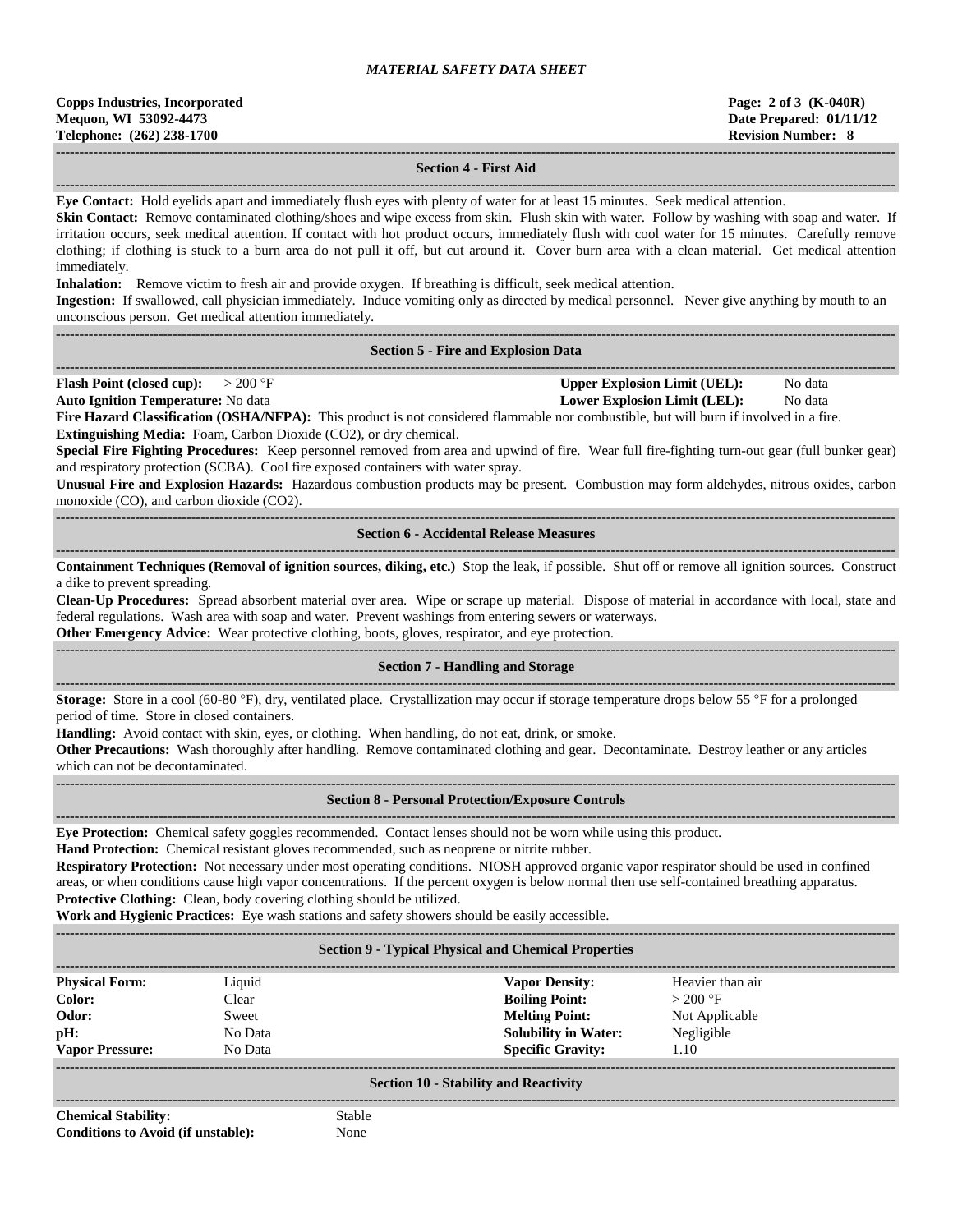| <b>Copps Industries, Incorporated</b><br>Mequon, WI 53092-4473<br>Telephone: (262) 238-1700                                                                                                                                                                                                                                                                                                                                                             |                                                                                                                                                            |                                                    | Page: 3 of 3 (K-040R)<br>Date Prepared: 01/11/12<br><b>Revision Number: 8</b>                   |
|---------------------------------------------------------------------------------------------------------------------------------------------------------------------------------------------------------------------------------------------------------------------------------------------------------------------------------------------------------------------------------------------------------------------------------------------------------|------------------------------------------------------------------------------------------------------------------------------------------------------------|----------------------------------------------------|-------------------------------------------------------------------------------------------------|
|                                                                                                                                                                                                                                                                                                                                                                                                                                                         | Section 10 - Stability and Reactivity (con't.)                                                                                                             |                                                    |                                                                                                 |
| <b>Incompatibility (Materials to Avoid):</b>                                                                                                                                                                                                                                                                                                                                                                                                            | Acids, strong oxidizing agents.                                                                                                                            |                                                    |                                                                                                 |
| <b>Hazardous Decomposition Products:</b>                                                                                                                                                                                                                                                                                                                                                                                                                | None                                                                                                                                                       |                                                    |                                                                                                 |
| <b>Hazardous Polymerization:</b>                                                                                                                                                                                                                                                                                                                                                                                                                        |                                                                                                                                                            |                                                    | Contact with epoxy hardeners under uncontrolled conditions. May release excess heat and vapors. |
|                                                                                                                                                                                                                                                                                                                                                                                                                                                         | <b>Section 11 - Toxicological Properties</b>                                                                                                               |                                                    |                                                                                                 |
| <b>Acute Oral Toxicity (LD50, RAT):</b>                                                                                                                                                                                                                                                                                                                                                                                                                 | No data available.                                                                                                                                         |                                                    |                                                                                                 |
| <b>Acute Dermal Toxicity (LD50, RABBIT):</b>                                                                                                                                                                                                                                                                                                                                                                                                            | No data available.                                                                                                                                         |                                                    |                                                                                                 |
| <b>Acute Inhalation Toxicity (LC50, RAT):</b>                                                                                                                                                                                                                                                                                                                                                                                                           | No data available.                                                                                                                                         |                                                    |                                                                                                 |
|                                                                                                                                                                                                                                                                                                                                                                                                                                                         | <b>Section 12 - Ecological Information</b>                                                                                                                 |                                                    |                                                                                                 |
| No data available.                                                                                                                                                                                                                                                                                                                                                                                                                                      |                                                                                                                                                            |                                                    |                                                                                                 |
|                                                                                                                                                                                                                                                                                                                                                                                                                                                         | <b>Section 13 - Disposal Considerations</b>                                                                                                                |                                                    |                                                                                                 |
| state, and federal laws and regulations. The state and local regulations and laws may differ from federal regulations, and laws may change or be<br>reinterpreted. This information only applies to the material as manufactured. Processing, use, or contamination may make the information in<br>appropriate, inaccurate, or incomplete. Responsibility for proper waste disposal is with the owner of the waste.                                     |                                                                                                                                                            |                                                    |                                                                                                 |
|                                                                                                                                                                                                                                                                                                                                                                                                                                                         | <b>Section 14 - Transport Information</b>                                                                                                                  |                                                    |                                                                                                 |
| <b>DOT Non-Bulk Shipping Name:</b><br><b>DOT Bulk Shipping Name:</b>                                                                                                                                                                                                                                                                                                                                                                                    | Resin compound - not regulated                                                                                                                             | $UN#$ :                                            | Not regulated                                                                                   |
| <b>Technical Shipping Name:</b>                                                                                                                                                                                                                                                                                                                                                                                                                         | Resin compound - not regulated<br>NMFC Item 46030, Class 55                                                                                                | <b>Packing Group:</b><br><b>IMO Shipping Data:</b> | Not regulated<br>Resin compound - not regulated                                                 |
| <b>DOT Hazard Class:</b>                                                                                                                                                                                                                                                                                                                                                                                                                                | Not regulated                                                                                                                                              |                                                    | ICAO/IATA Shipping Data: Resin compound - not regulated                                         |
|                                                                                                                                                                                                                                                                                                                                                                                                                                                         | <b>Section 15 - Regulatory Information</b>                                                                                                                 |                                                    |                                                                                                 |
| Toxic Substances Control Act (TSCA): All components are included in the EPA Toxic Substances Control Act (TSCA) Chemical Substance<br>Inventory or are not required to be listed on the TSCA Inventory.<br>OSHA (29CFR1910.1200) Hazard Class(es): Irritant. Sensitizer<br>EPCRA Section 312 (40CFR370) Hazard Classes: Immediate Health Hazard. Delayed Health Hazard.<br>EPCRA Section 313 (40CFR372): Toxic chemicals above "de minimus" level: None | <b>US FEDERAL REGULATIONS:</b>                                                                                                                             |                                                    |                                                                                                 |
| California Proposition 65 Substances: (components known to the State of California to cause cancer and/or reproductive toxicity and subject to<br>warning and discharge requirements under the "Safe Drinking Water and Toxic Enforcement Act of 1986"). None                                                                                                                                                                                           | <b>STATE REGULATIONS:</b>                                                                                                                                  |                                                    |                                                                                                 |
| Canada:<br>WHMIS Symbols: Stylized T                                                                                                                                                                                                                                                                                                                                                                                                                    | <b>INTERNATIONAL REGULATIONS</b><br><b>WHMIS Hazard Classification:</b> Class D, division 2B<br>WHMIS Risk Phrases: Eye or skin irritant. Skin sensitizer. |                                                    |                                                                                                 |
|                                                                                                                                                                                                                                                                                                                                                                                                                                                         | <b>Section 16 - Other Information</b>                                                                                                                      |                                                    |                                                                                                 |
| To the best of our knowledge, the information contained herein is accurate. However, neither Copps Industries nor any of its agents assume any<br>liability whatsoever for the accuracy or completeness of the information contained herein. Final determination of suitability of any material is                                                                                                                                                      |                                                                                                                                                            |                                                    |                                                                                                 |

*the sole responsibility of the user. All materials may present unknown health hazards and should be used with caution. Although certain hazards are described herein, we cannot guarantee that these are the only hazards which exist.*

**Revision Date:** 01/11/12 **Revised By:** Aleksey Kozlov **Replaces Revision Dated:** 01/28/10 **Title:** Technical Director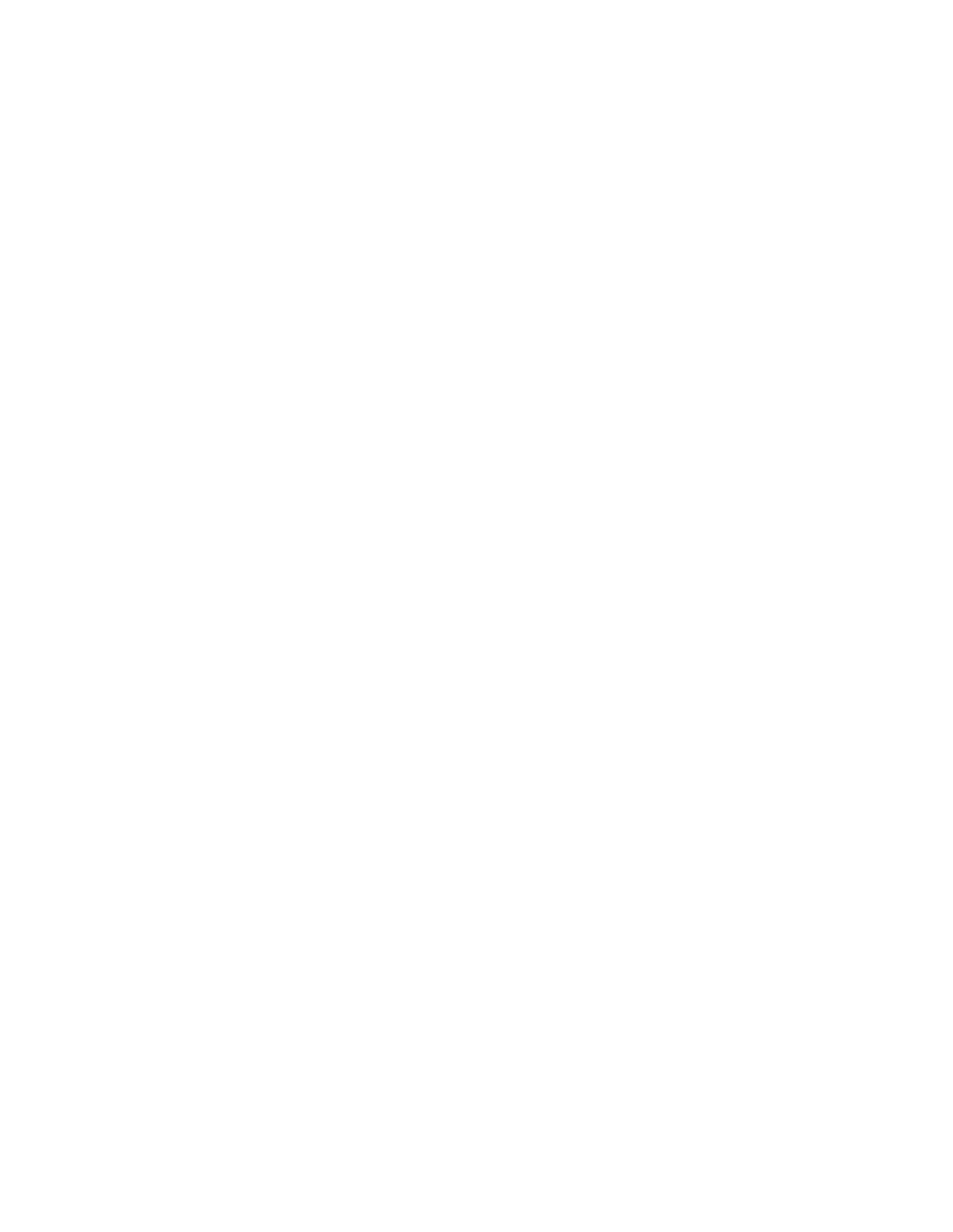| <b>Section 1 - Material Identification</b>      |                                      |                                                                                      |                                                  |  |  |  |  |
|-------------------------------------------------|--------------------------------------|--------------------------------------------------------------------------------------|--------------------------------------------------|--|--|--|--|
| <b>Product Name:</b>                            | $B-0.25$                             |                                                                                      |                                                  |  |  |  |  |
| <b>Product Type:</b><br>Epoxy Hardener Compound |                                      |                                                                                      |                                                  |  |  |  |  |
| Manufacturer:                                   |                                      | Copps Industries, Incorporated<br>10600 N. Industrial Drive<br>Mequon, WI 53092-4473 |                                                  |  |  |  |  |
| <b>Telephone Number:</b>                        | $(262)$ 238-1700                     |                                                                                      |                                                  |  |  |  |  |
| <b>Emergency Number (s):</b>                    | $(800)$ 255-3924<br>$(813)$ 248-0585 | 24 hrs.<br>24 hrs.                                                                   | (Continental U.S.)<br>(Outside Continental U.S.) |  |  |  |  |
| <b>Revision Notes:</b>                          | Annual Updating                      |                                                                                      |                                                  |  |  |  |  |
| <b>Section 2 - Hazardous Ingredients</b>        |                                      |                                                                                      |                                                  |  |  |  |  |
| <u>#</u><br>$wt \%$                             | <b>CAS Number</b>                    | <b>Chemical Name</b>                                                                 |                                                  |  |  |  |  |

### OSHA & ACGIH EXPOSURE LIMITS

1. > 1 % Trade Secret Amine

|    |              | TWA |       |     | <b>STEL</b> |     | CEILING- |  |
|----|--------------|-----|-------|-----|-------------|-----|----------|--|
|    |              | ppm | me/m3 | ppm | mg/m3       | ppm | mg/m3    |  |
| 1. | <b>OSHA</b>  | N/E | N/E   | N/E | N/E         | N/E | N/E      |  |
|    | <b>ACGIH</b> | N/E | N/E   | N/E | N/E         | N/E | N/E      |  |

*N/E = Not Established*

| <b>Section 3 - Health Hazards</b>                                              |  |  |  |  |             |  |
|--------------------------------------------------------------------------------|--|--|--|--|-------------|--|
| <b>EMERGENCY OVERVIEW</b>                                                      |  |  |  |  |             |  |
| <b>HMIS HEALTH RATING: 3</b><br><b>FLAMMABILITY: 1</b><br><b>REACTIVITY: 0</b> |  |  |  |  |             |  |
| HMIS Hazard Rating Least - 0 Slight - 1 Moderate - 2 High - 3                  |  |  |  |  | Extreme - 4 |  |

An amber liquid with an amine odor. Corrosive to skin. Corrosive to eyes. Severe skin irritant. Severe eye irritant. May cause skin sensitization. May cause respiratory sensitization. Can burn in fire, releasing possible hazardous vapors, gases and fumes. Do not torch or weld on cured epoxy. Hazardous fumes and vapors may be released.

**\*\*\*\*\*\*\*\*\*\*\*\*\*\*\*\*\*\*\*\*\*\*\*\*\*\*\*\*\*\*\*\*\*\*\*\*\*\*\*\*\*\*\*\*\*\*\*\*\*\*\*\*\*\*\*\*\*\*\*\*\*\*\*\*\*\*\*\*\*\*\*\*\*\*\*\*\*\*\*\*\*\*\*\*\*\*\*\*\*\*\*\*\*\*\*\*\*\*\*\*\*\*\*\*\*\*\*\*\*\*\*\*\*\*\*\*\*\***

**Routes of Exposure:** Eye Contact, Skin Contact, Inhalation, Ingestion.

Health Hazards: Corrosive to skin. Corrosive to eyes. Severe skin irritant. Severe eye irritant. May cause skin sensitization. May cause respiratory sensitization.

**Target Organs:** Eyes, Skin, and Respiratory System.

**Signs and Symptoms of Exposure (Acute Effects):** Burns of the eye may cause blindness. Contact of undiluted products with the eyes or skin quickly causes severe irritation and pain and may cause burns, necrosis, and permanent injury. Inhalation of mists may severely damage contacted tissue and produce scarring. Product is readily absorbed through the skin and may cause discomfort, injury or serious health problems unless treated properly.

**Signs and Symptoms of Exposure (Possible Longer Term Effects):** This substance may cause respiratory sensitization to exposed workers.

**Medical Conditions Generally Aggravated by Exposure:** Asthma, chronic respiratory disease (e.g. Bronchitis, emphysema). Eye disease, skin disorders and allergies.

**Carcinogens under OSHA, ACGIH, NTP, IARC, other:** This product contains no carcinogens in concentrations of 0.1 percent or greater.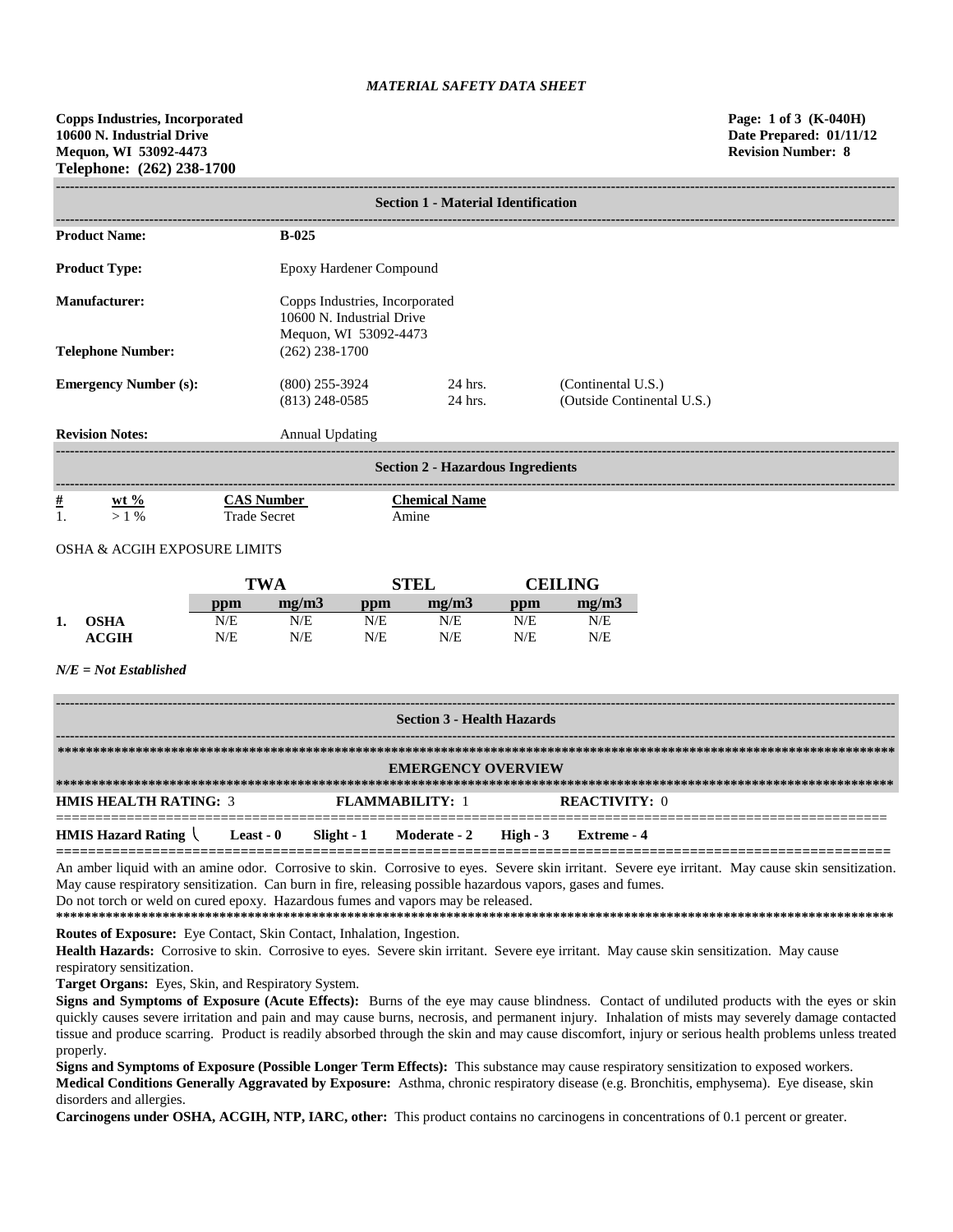| <b>Copps Industries, Incorporated</b> |  |  |  |  |  |
|---------------------------------------|--|--|--|--|--|
| 10600 N. Industrial Drive             |  |  |  |  |  |
| Mequon, WI 53092-4473                 |  |  |  |  |  |
| Telephone: (262) 238-1700             |  |  |  |  |  |
|                                       |  |  |  |  |  |

**10600 N. Industrial Drive Page: 2 of 3 (K-040H) Date Prepared: 01/11/12 Revision Number: 8** 

**------------------------------------------------------------------------------------------------------------------------------------------------------------------------------------**

### **Section 4 - First Aid**

**------------------------------------------------------------------------------------------------------------------------------------------------------------------------------------ Eye Contact:** Hold eyelids apart and immediately flush eyes with plenty of water for at least 15 minutes. Seek medical attention.

**Skin Contact:** Remove contaminated clothing/shoes and wipe excess from skin. Immediately flush affected area with water for at least 15 minutes. Cover the affected area with a sterile dressing or clean sheeting and seek medical attention immediately. DO NOT APPLY GREASES OR OINTMENTS. Control shock if present.

**Inhalation:** Remove victim to fresh air and provide oxygen. If breathing is difficult, seek medical attention.

**Ingestion:** In the event of ingestion, administer 3-4 glasses of milk or water. DO NOT INDUCE VOMITING. Seek medical attention immediately.

|                                                                          |           | <b>Ingestion:</b> In the event of ingestion, administer 3-4 glasses of milk or water. DO NOT INDUCE VOMITING. Seek medical attention immediately. |         |
|--------------------------------------------------------------------------|-----------|---------------------------------------------------------------------------------------------------------------------------------------------------|---------|
|                                                                          |           |                                                                                                                                                   |         |
|                                                                          |           | <b>Section 5 - Fire and Explosion Data</b>                                                                                                        |         |
|                                                                          |           |                                                                                                                                                   |         |
| <b>Flash Point (closed cup):</b>                                         | $>200$ °F | <b>Lower Explosion Limit (LEL):</b>                                                                                                               | No data |
| <b>Upper Explosion Limit (UEL):</b>                                      | No data   | <b>Auto Ignition Temperature:</b>                                                                                                                 | No data |
|                                                                          |           | Fire Hazard Classification (OSHA/NFPA): This product is considered neither flammable nor combustible, but will burn if involved in a fire.        |         |
| <b>Extinguishing Media:</b> Foam, Carbon Dioxide (CO2), or dry chemical. |           |                                                                                                                                                   |         |
|                                                                          |           |                                                                                                                                                   |         |

**Special Fire Fighting Procedures:** Keep personnel removed from area and upwind of fire. Wear full fire-fighting turnout gear (full bunker gear) and respiratory protection (SCBA). Cool fire exposed containers with water spray.

**Unusual Fire and Explosion Hazards:** Hazardous combustion products may be present. Combustion may form aldehydes, nitrous oxides, carbon monoxide (CO), and carbon dioxide (CO2).

### **------------------------------------------------------------------------------------------------------------------------------------------------------------------------------------ Section 6 - Accidental Release Measures**

**------------------------------------------------------------------------------------------------------------------------------------------------------------------------------------ Containment Techniques (Removal of ignition sources, diking etc.)** Reduce vapor spreading with a water spray. Stop the leak, if possible. Shut off or remove all ignition sources. Construct a dike to prevent spreading.

**Clean-Up Procedures:** Spread absorbent material over area. Transfer to containers by suction. For large spills, recover spilled material with a vacuum truck. Dispose of material in accordance with local, state and federal regulations. Wash area with soap and water. Prevent washings from entering sewers or waterways.

**Other Emergency Advice:** Wear protective clothing, boots, gloves, respirator, and eye protection. **------------------------------------------------------------------------------------------------------------------------------------------------------------------------------------**

### **Section 7 - Handling and Storage**

**------------------------------------------------------------------------------------------------------------------------------------------------------------------------------------ Storage:** Store in a cool (60°- 80°F), dry ventilated place. Store in closed containers.

**Handling:** Avoid breathing of vapors. Handle in well-ventilated workspace. Avoid contact with skin, eyes, or clothing. When handling, do not eat, drink, or smoke.

**Other Precautions:** Emergency showers and eye wash stations should be readily accessible. Wash thoroughly after handling. Remove contaminated clothing and gear. Decontaminate. Destroy leather or any articles, which can not be decontaminated. **------------------------------------------------------------------------------------------------------------------------------------------------------------------------------------**

### **Section 8 - Personal Protection/Exposure Controls**

**------------------------------------------------------------------------------------------------------------------------------------------------------------------------------------ Eye Protection:** Full-face shield with chemical safety goggles. Contact lenses should not be worn while using this product. **Hand Protection:** Neoprene rubber gloves. Cuffed butyl rubber gloves. Nitrile rubber gloves.

**Respiratory Protection:** Not necessary under most operating conditions. NIOSH approved organic vapor respirator should be used in confined areas, or when conditions cause high vapor concentrations. If the percent oxygen is below normal then use self-contained breathing apparatus. **Protective Clothing:** Impervious clothing. Slickersuit. Rubber boots. Full rubber suit (rain gear). Butyl or latex protective clothing. **Work and Hygienic Practices:** Eye wash stations and safety showers should be easily accessible.

| <b>Section 9 - Typical Physical and Chemical Properties</b> |         |                             |                  |  |  |  |  |
|-------------------------------------------------------------|---------|-----------------------------|------------------|--|--|--|--|
| <b>Physical Form:</b>                                       | Liquid  | <b>Vapor Density:</b>       | Heavier than air |  |  |  |  |
| Color:                                                      | Amber   | <b>Boiling Point:</b>       | $>200^\circ F$   |  |  |  |  |
| Odor:                                                       | Amine   | <b>Melting Point:</b>       | Not applicable   |  |  |  |  |
| pH:                                                         | No Data | <b>Solubility in Water:</b> | Negligible       |  |  |  |  |
| <b>Vapor Pressure:</b>                                      | No Data | <b>Specific Gravity:</b>    | 1.00             |  |  |  |  |
|                                                             |         |                             |                  |  |  |  |  |

#### **Section 10 - Stability and Reactivity ------------------------------------------------------------------------------------------------------------------------------------------------------------------------------------**

**Chemical Stability:** Stable **Conditions to Avoid (if stable):** None **Incompatibility (Materials to Avoid):** Acids, strong oxidizing agents. **Hazardous Decomposition Products:** None **Hazardous Polymerization:** Contact with epoxy resins under uncontrolled conditions. May release excess heat and vapors.